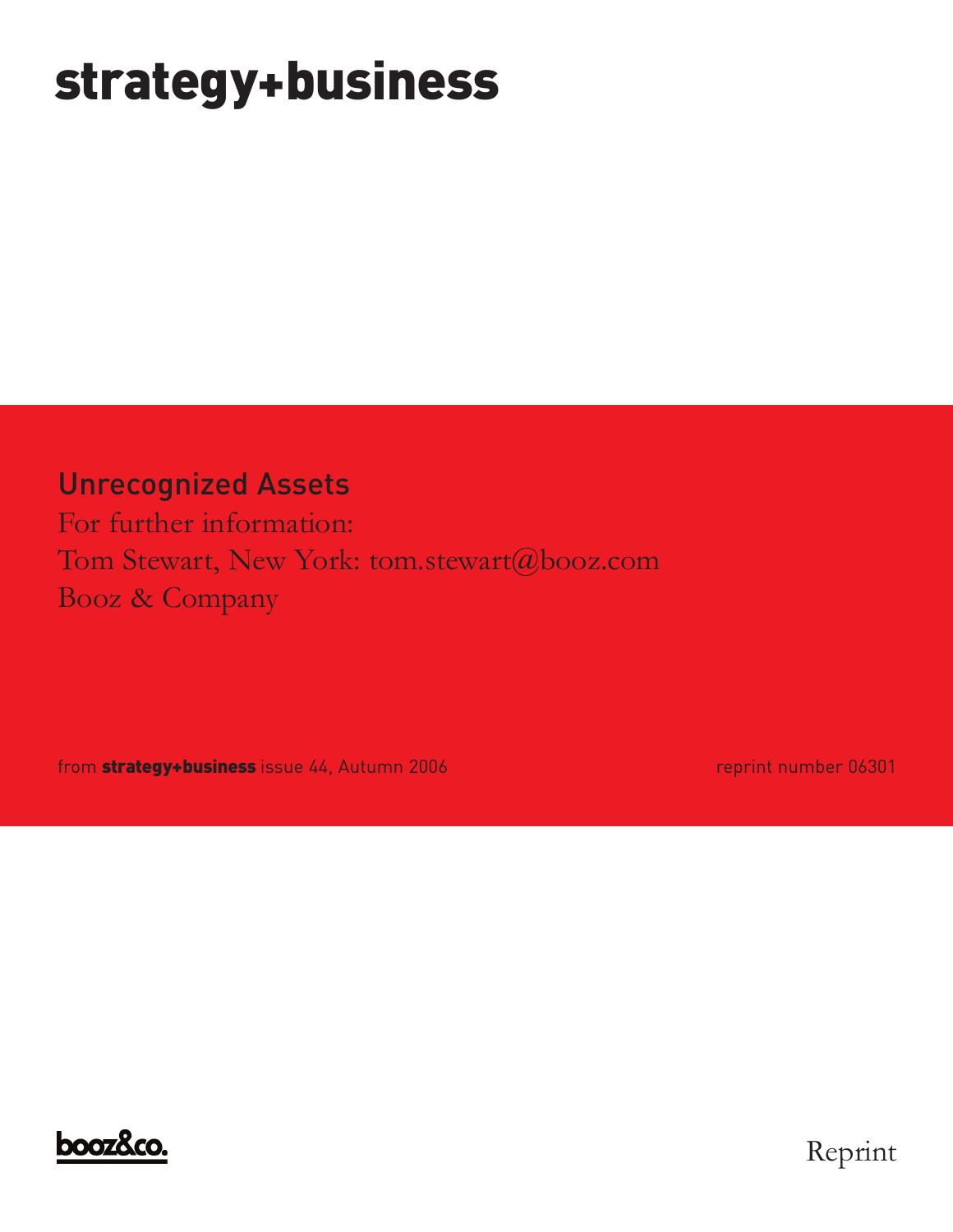### $\overline{\mathbf{u}}$  $\overline{\phantom{0}}$  $\overline{\mathbf{D}}$  $\boldsymbol{\Omega}$ k t  $\overline{\phantom{0}}$  $\overline{\phantom{0}}$ o **C G**  $\overline{\phantom{0}}$  $\blacksquare$  $\overline{\phantom{0}}$ o **C**  $\overline{0}$  $\overline{\phantom{0}}$  $\blacksquare$  $\boldsymbol{\mathsf{S}}$

## Unrecognized Assets

Environmental liabilities — even abandoned oil platforms and polluted wetlands — are hidden sources of value.

**by Molly Finn, Gary M. Rahl, and William Rowe Jr.** 

ithin Eglin Air Force Base, managed by the United States Air Force in northwest Florida, are 400,000 acres of longleaf pine forest. The longleaf

pine is the official tree of two states in the region, North Carolina and Alabama; it has long been known for its resistance to fire, its relatively slow growth and long lifespan (typically 300 years), and its valuable lumber and resin. Over the years, longleaf pine has been logged almost to extinction and rarely replanted, and Eglin Air Force Base's stand represents about 72 percent of the remaining old-growth (naturally occurring) population of this species in the world.

Is there any value to these forests, beyond the support and buffer they provide for military training exercises? The United States Air Force thinks so. A series of studies, conducted for the Air Force beginning early in 2004, has attempted to assess the potential value of the forests for the environment, economy, and surrounding communities. For instance, tradi-

tional timber sales currently generate about \$1.2 million per year at Eglin. With 280,000 acres of woodlands open to the public, Eglin also offers recreational opportunities, including hunting, fishing, and camping. If the base charged for these, they could be worth \$8 million to \$12 million per year. And Eglin's forests provide valuable carbon sequestration, removing carbon gas from the atmosphere and thus potentially helping to mitigate climate change. If carbon emission trading markets develop in the United States, as many observers believe, then the forests could be worth significantly more. In short, the option of managing an oldgrowth forest, once seen as a responsibility and expense, is now worth a great deal to the Air Force. The Equinomeration of the United and States Air Force in States Air Force in States Air Force in States Air Force in States Air Force in and open to the public, Eglin also the equal of the Multiple and States Air Force in

"These assets have military, ecological, and economic value," says Colonel Rod Croslen, who directed the initial studies for the Office of the Deputy Assistant Secretary of the Air Force for Environment, Safety, and Occupational Health.

Similar stories could be told about airports, shipping ports, and many other government assets; and about factories, distribution centers,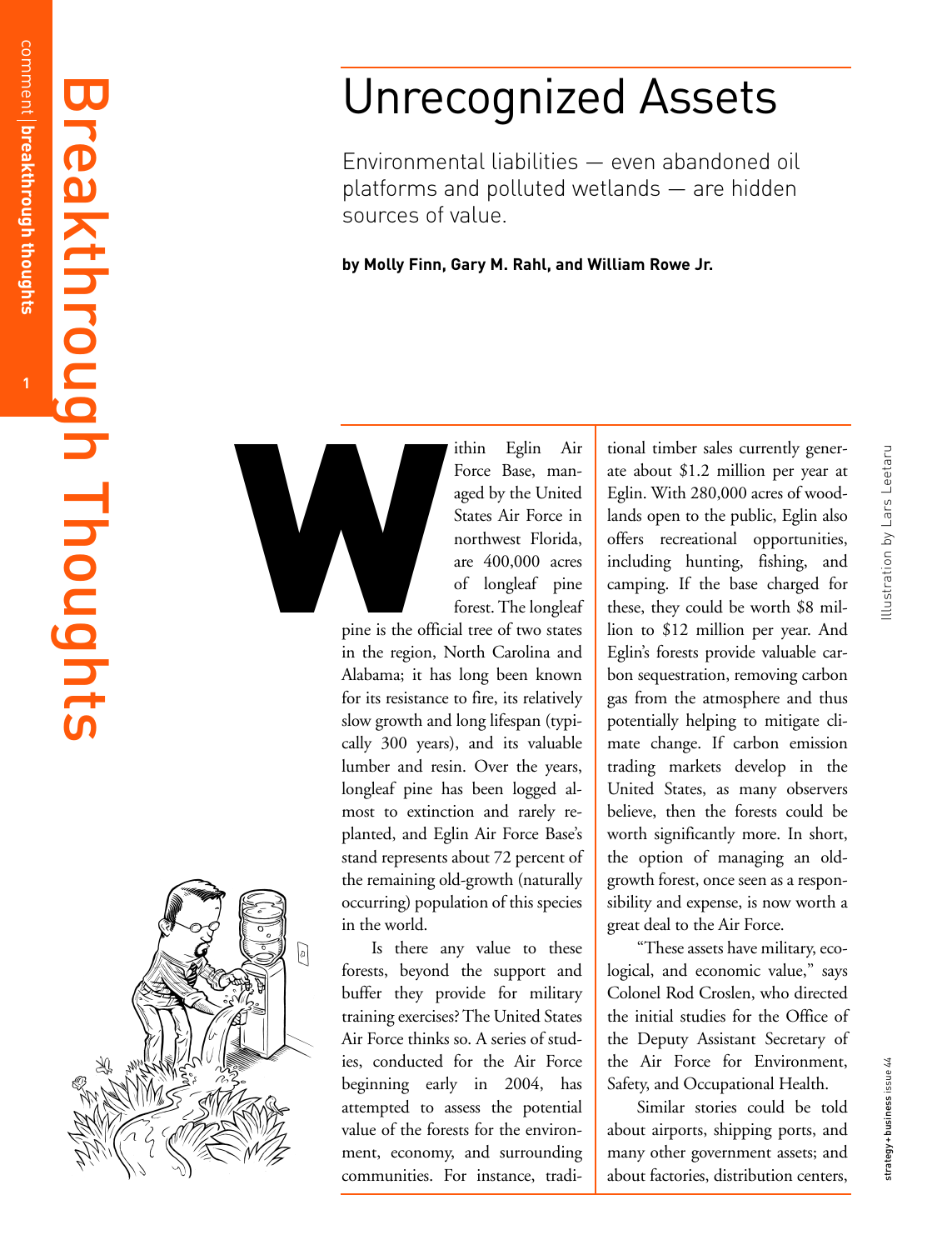oil wells, and large industrial sites in the private sector. In all of these arenas, enterprises have found ways to turn even seemingly hazardous environmental liabilities into assets. For example, BP is investing about \$1 billion in its Carson Refinery in the Los Angeles area to build a new power plant capable of providing electricity for about half a million homes. Designed in partnership with the local power utility (the Edison Mission Group, formerly Southern California Edison), the facility will take carbon created as a waste by-product of the petroleum refining process and separate it into hydrogen and carbon dioxide. The hydrogen will be used to generate electricity. The  $CO<sub>2</sub>$  will be injected into underground oil reserves thousands of feet below the surface, flushing the petroleum closer to the surface and rendering it more accessible, while the greenhouse gas remains sequestered away from the atmosphere. (BP has posted an animation depicting the process at www.bpalternativenergy.com/live assets/bp\_internet/alternativenergy/ how\_it\_works\_hydrogen.html.)

In the state of Georgia, International Paper turned more than 5,000 acres of unused land into a conservation bank, or habitat, for the endangered red-cockaded woodpecker. In addition to fostering valuable public goodwill, the conservation bank allows International Paper to legally expand operations into other forests. The company can also sell its credits for endangered species protection recently valued at \$250,000 — to other developers. Another case is Talisman Energy, an independent oil company that is spending \$58 million to put two energygenerating windmills on one of its North Sea gas platforms. The *Economist* reported that for now, the company intends to use the energy to power the platform's operations; in the future, the company may use the platform as a generating station to send power ashore. With the North Sea oil and gas industry in decline, Talisman could succeed in turning liabilities — abandoned oil platforms — into assets.

What keeps most companies and agencies from realizing similar benefits? It's not lack of opportunity; most organizations have assets that could be developed in a sustainable fashion. The gap is in their imagination. Thinking of environmental assets as cost centers, or as something separate from their core business, organization leaders simply do not envision the ways in which paying attention to their land, water, waste stream, pollutionmanagement knowledge, and environmental enterprise can all lead to long-term income and wealth.

### **Wetlands and Wealth**

When most chief executives contemplate environmental management — if they think about it at all — they see it as a bottom-line expense. They may be aware of the liabilities associated with natural resources — the costs of maintaining the land, water, and air related to their property and satisfying federal, state, and local pollution or emissions regulations. They have staff who focus on regulatory compliance, seeking to minimize missteps and avoid risks that might drain finances and jeopardize the organization's reputation.

But this narrow focus fails to recognize the full value inherent in a company's environmental assets. These assets include not only air,

#### **Molly Finn**

(finn\_molly@bah.com) is a vice president at Booz Allen Hamilton. She leads Booz Allen's environmental business and is based in the firm's headquarters in McLean, Va.

#### **Gary M. Rahl**

(rahl\_gary@bah.com) is a principal with Booz Allen Hamilton based in McLean, Va., who is leading sustainability initiatives in both the public and private sectors.

#### **William Rowe Jr.**

(rowe\_william\_jr@bah.com) is a principal with Booz Allen Hamilton based in McLean, Va. He works closely with both leadership and field activities of the U.S. Department of Defense on natural infrastructure and sustainability initiatives.

Also contributing to this article was Booz Allen Hamilton Senior Associate Lisa McDonald.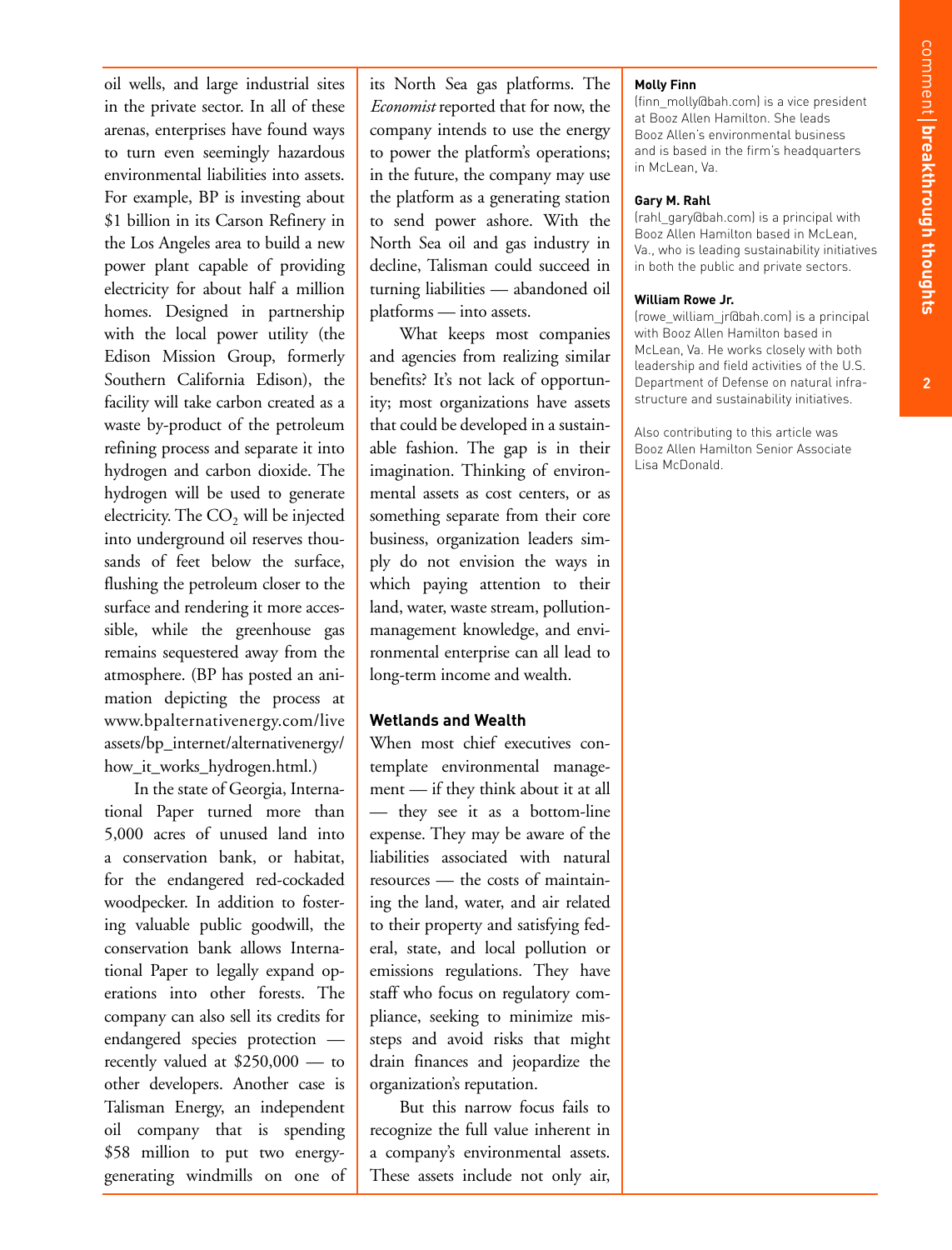land, and water rights, but also the actions an organization takes to sustain, restore, and modernize its resources. For example, pollution prevention is a quantifiable investment that does more than simply reduce the cost of environmental compliance. It can enhance an organization's ability to expand operations, and, in some instances, it can provide a credit in market-based regulatory regimes, such as the trading market for sulphur dioxide  $(SO<sub>2</sub>)$  established by the 1990 U.S. Clean Air Act, or the comprehensive

Even without market regimes, wetlands and other ecologically sensitive habitats are increasingly recognized as assets. Restoration of a lake- or marsh-based ecosystem can potentially provide an airport, military base, mining operation, or large industrial plant with a buffer against encroachment or an alternative to building a wastewater treatment plant. A successful restoration can also help a business support its case for expanding activities elsewhere, both by "trading off" the wetlands site against other sites, and by

## The Kyoto Protocol of 2004 created a multibillion-dollar market in emissions credits.

market in pollution credits created in the 2005 European Union Greenhouse Gas Emission Trading Scheme. Worldwide, the number of environmental markets for credits is growing in such areas as wetlands preservation, reductions in greenhouse gas emissions, and conservation banks for endangered species. The Kyoto Protocol of 2004, for example, may ultimately be remembered less for the controversy it engendered, and more for the multibillion-dollar market that it is creating in greenhouse gas emission credits. According to the information service *Ecosystem Marketplace,* some experts predict that carbon credits will be worth nearly \$40 billion by 2010 and eventually as much as \$200 billion. By allowing organizations to sell or lease their pollution rights, these schemes are credited with providing businesses an incentive to reduce emissions, and thus turning the capability of pollution reduction into a marketable asset.

demonstrating a level of trustworthiness and competence in environmental management. Finally, an emerging body of accounting standards now defines how organizations can recognize and claim environmental assets on their balance sheets.

The key to recognizing the value of these assets is not simply a change in perspective or terminology, but a deliberate process that might be called an environmental asset assessment (EAA). This process identifies environmental assets and the value derived from or created by managing those assets. The U.S. Air Force has created one such rigorous EAA process, which it calls the natural infrastructure management (NIM) framework. NIM has been a powerful force for change because it goes beyond merely gathering an Air Force installation's environmental experts to figure out better ways to use resources. It is designed to help decision makers move beyond a focus on compliance with regulations. The framework itself introduces creative problem solving and meaningful analysis about such issues as the value of wetlands for water filtration, flood control, and recreation in the region around each base.

Whether used in the public or private sector, an EAA transforms organizational thinking by linking assessments of four areas that would otherwise be considered separately: the environmental liabilities and requirements mandated by law; the innate value of natural resources in contributing to the quality of life of the enterprise and the ecology of its surrounding area; the technical capabilities of the organization (and the value of improving those capabilities); and the corporate or mission goals of the enterprise.

This holistic approach often makes people uncomfortable at first. Some worry about taking a businesslike approach to natural resource management. It can seem reductionist, even harsh, to place a monetary value or price on a waterfall or forest or eagle habitat. If natural resources are treated simply as assets or commodities, no matter how benignly, will their use for human beings overwhelm their innate ecological value?

Those with such misgivings might be relieved to learn that the valuation approach has actually been shown to strengthen conservation efforts. That's because the valuation of resources reframes environmental costs as incentives for minimizing waste, pollution, and environmentally harmful activities. In addition, this approach enables organizations to make better decisions about investments because they understand the true cost– benefit trade-offs of their activities.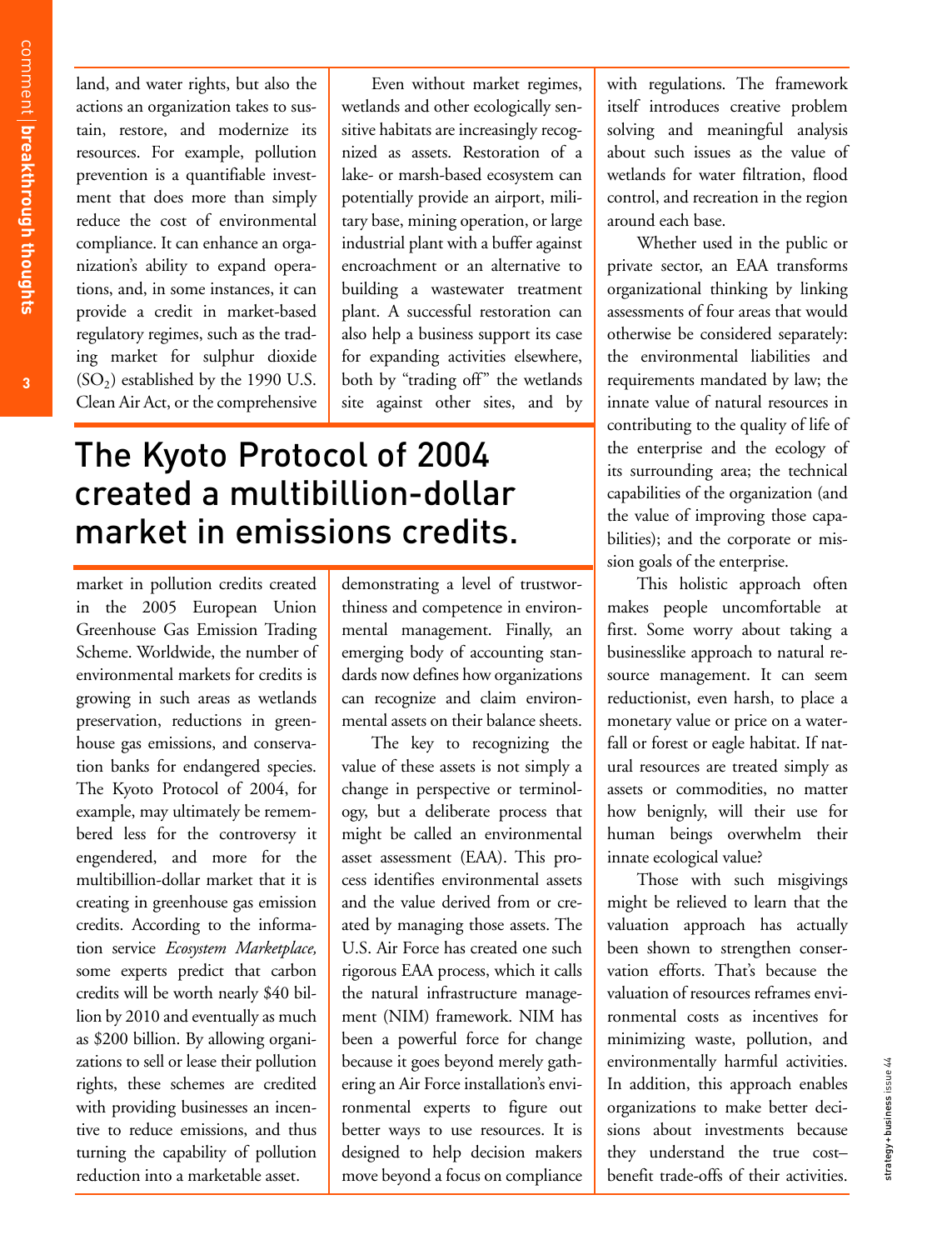Experience has shown that an EAAbased approach provides a framework for collaboration — rather than confrontation — among organizations that traditionally have disagreed over environmental policy, such as manufacturing plants and regional environmental groups.

Other corporate decision makers are skeptical of the EAA concept because it isn't businesslike *enough*. They worry that any environmental assessment, no matter how well intended or well designed, could be used by interest groups to put pressure on corporate decision makers and increase their liabilities. And they know that it isn't always possible or appropriate to assign a monetary value to every environmental asset, so they mistrust anyone's ability to account for them.

But those concerns don't make environmental assets any less valuable. Organizations that recognize the value of the ecosystems they control, their waste streams, and their knowledge capital — and that begin to use these resources to create wealth — can dramatically strengthen their strategic planning, risk mitigation, and portfolio management activities. In fact, the process of paying closer attention to the benefits and costs of environmental assets strengthens organizations' ability to make better decisions in general.

#### **Anatomy of an Assessment**

An environmental asset assessment typically takes three to six weeks, depending on the size of the organization and whether it has previously conducted an EAA. The process follows four basic steps:

*Step 1. Define the requirements for natural resources — the things that nature provides that make it possible* *for the facility to operate.* In this step, organizations identify uses they make of natural resources and related environmental assets, just as they would for the human resources, capital, or infrastructure needed to keep operations going. In fact, most organizations already have detailed requirements for air, land, and water use. For example, flight operations at an Air Force base require airspace for launching aircraft and for training pilots and other crew members. The base also needs land for facilities and weapons testing, and to serve as a noise buffer for surrounding communities. Water is needed for drinking, cleaning, sanitation, and other uses. As a result, an installation needs a variety of permits, water-use rights, emissions and discharge allowances, and other legal approvals related to resource use and pollution.

An airport, factory, or oil refinery has similar requirements. An airport, for example, requires airspace for its jets. Most facilities, whether public or private, require such resources as air access for emissions, water discharge rights, noise buffers, and a host of permits to ensure the continued use of resources while they operate.

*Step 2. Inventory your environmental assets.* Most public- and private-sector organizations already have on hand much of the needed information for an environmental asset inventory. The sources include planning documents, baseline surveys, environmental impact statements, biological assessments, and geospatial data holdings. It's also worth talking to resource managers at other local facilities of interest, along with experts in local government agencies and nongovernmental organizations who can help

decision makers understand the way a local facility, like a plant, fits into the ecosystem around it. Make a thorough list of the land and water that your organization owns or influences, and the effluent releases and other environmentally relevant processes for which it is responsible.

*Step 3. Determine the goods and services potentially available with these assets.* What types of goods and services could (or do) your assets provide? Timber, water supply (from reservoirs or streams), minerals, crops, fish, and game are obvious examples. The inventory of assets would also include permits, water rights, and pollutant and restoration credits. These often have market value as well as trading value in market-based regulatory regimes.

Finally, identify less obvious environmental assets. Many commercial and government organizations own wetlands that provide such services as water filtration and flood control. Other potential values are climate regulation, waste assimilation, disturbance prevention, nutrient regulation, biodiversity, soil formation, pollination, recreation, aesthetics, and habitat provision for endangered species. For example, the Marine Corps Base Camp Pendleton, near San Diego, is home to several endangered species, including fairy shrimp, gnatcatcher, and snowy plover. By setting aside a large portion of its land as natural habitat, the base supports its continuing claim to 125,000 acres and 17 miles of beachfront coastline in one of the fastest-growing regions in the United States.

*Step 4. Specify the potential value of your environmental assets.* Monetary valuation is relatively straightforward for assets and services that are sold in markets. Conducting a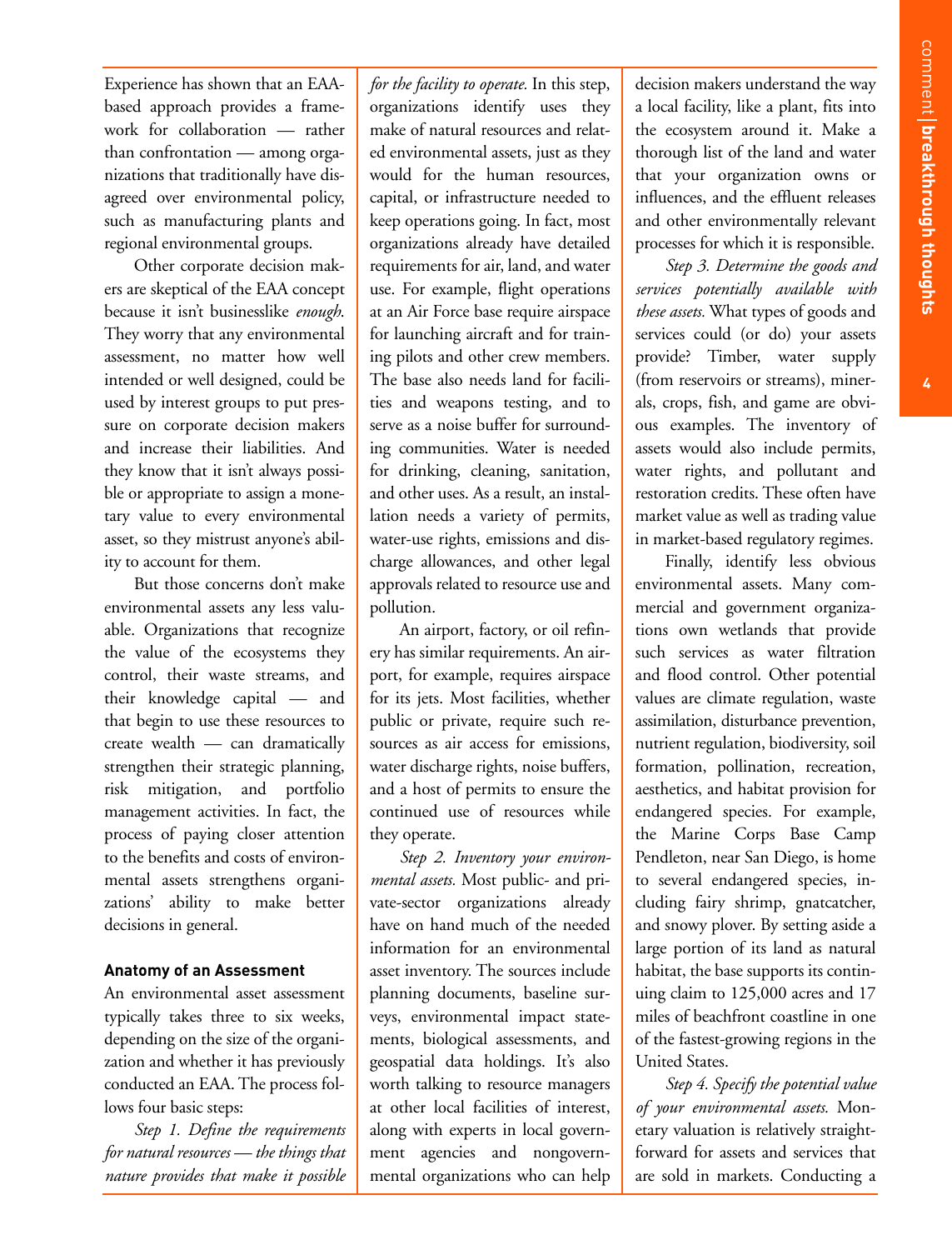monetary valuation is more difficult — often impossible — for nonmarket assets and services. For any given asset, there are three possible ways to spell out the value so that the organization's leaders can make investment and portfolio decisions:

• Monetize it: The most common approach to financial valuation is market appraisal. This approach derives an estimate of an asset's worth on the basis of market data (by tracking sales of comparable assets), income streams, and the cost to replace the asset. Markets for timber and oil leasing rights make it easy to calculate their monetary value. Comparable studies enabled military officials at Eglin and other military bases to assign a monetary value to the recreational services they provide. Credits in pollution or emissions markets can also figure into a monetary value.

• Quantify it: Even when natural resources can't be monetized, it is often possible to quantify their ecological value or their value to the enterprise. Several indicators have been developed for use by environmental agencies and others to compare practices and resources. For instance, the habitat equivalency analysis estimates the ability of a land parcel to provide habitat for wildlife. Environmental benefit indicators estimate the economic value of potential services from a watershed or ecosystem. One source on these valuation approaches is the writing of James Boyd, a fellow at the Resources for the Future institute in Washington, D.C.; these materials are available at www.rff.org.

• Describe it: Most natural resources can be qualitatively described in terms of their value to the mission and ecosystem. For instance, the leaders of Eglin Air Force

Base might not have been able to put a dollar figure on the value of 400,000 acres of longleaf pine forest, but by cataloging and describing the forest, they made its value clear to themselves, to the Air Force, and to the surrounding community. A descriptive analysis might also evaluate the quality and relative importance of the asset's ecological services. For instance, wetland assets could be designated as high, medium, or low quality, which would lead to different assessments of value for habitat provision, aquifer recharge, or other services.

#### **Embracing a New Philosophy**

Now the creative thinking begins. With the information and analysis in hand, decision makers can get a sense of their total assets. They can see potential alternative uses (timber or recreation, for example) and challenges (such as new housing developments nearby). And they are finally equipped to ask two questions: Can environmental assets meet future operational requirements (for example, will the organization be able to meet its water needs)? And can the organization, with its current practices, sustain its natural resources into the future?

Actions that sustain future growth and viability can take a number of forms. In North Carolina, for example, officials at Camp Lejeune Marine Corps Base saw that the development of new training ranges on the base would destroy existing wetlands. So the base created 1,250 acres of new wetlands to offset the anticipated destruction. Camp Lejeune now draws credits from its wetlands mitigation bank whenever its activities affect existing wetlands. Similarly, at least two airports in the U.S. are adopting air quality controls that go beyond strict compliance with regulations; this extra "headroom" helps position the airports for future growth.

Planning for future sustainability requires organizations to look beyond their boundaries at potential environmental issues. For example, a nearby housing development or farm could tap into a needed water supply, pollute the site's natural filtering systems, or shrink buffers around a military installation or industrial plant. Similarly, a local community could pressure an airport to restrict late-night flights or protect endangered species on its property. An organization, appreciating how developments outside its fence line will affect its environmental assets and its ability to carry out its operations, can now operate proactively, in collaboration with neighbors, to prevent future problems.

Corporate environmentalists might argue that this concept isn't novel; some experts have been making this liabilities-into-assets case for 20 years or more. But a convergence of several important trends has made the idea far more compelling now, especially as a planning tool. One is increased public awareness about environmental issues, fueled in recent years by debates over global warming and deforestation. People recognize the historic trade-offs between economic growth and environmental protection, and now look to government and business to devise creative and more effective solutions.

Meanwhile, within companies and governments, a second trend is under way: a major philosophical shift that posits the ecosystem as a provider of services. In this new view, for example, what is provided by a forest — the water control, climate regulation, habitats for diverse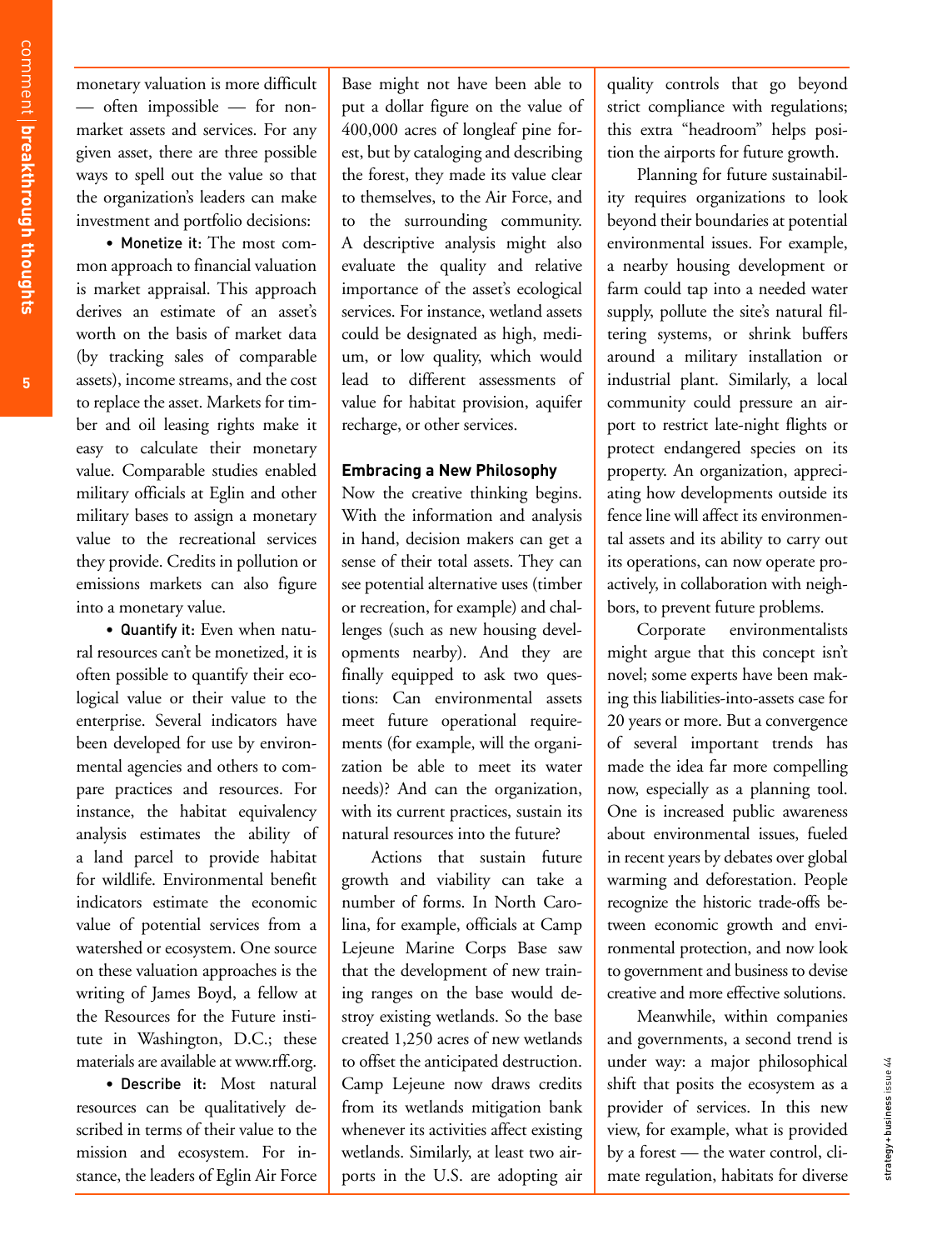species, and recreational services is far more valuable than the market value of its lumber. Organizations, even lumber companies, thrive not by cutting down the trees but by managing them as sustainable resources. Consider these examples:

• When New York City officials realized that runoff from farm animal waste, pesticides, and fertilizer — along with other land-use practices in the Catskill Mountains and surrounding region — was threatening the quality of the city's drinking water, they weighed several alternatives. One solution would have been to install water-filtration plants at an up-front cost of \$4 billion to \$6 billion, plus an annual operating cost of \$250 million. Instead, the city is spending \$250 million on land in order to prevent development in the

reduce or offset greenhouse gas emissions. The *Washington Post* reported that as part of this effort, AES will spend \$250 million to generate greenhouse emissions credits under the Kyoto Protocol and the European Union's trading system. The company is already working on a reforestation project in Brazil that will cover 25,000 acres and produce credits for 100,000 to 150,000 tons of carbon emissions per year. The value of those credits, currently more than \$20 per ton, will likely rise over the years.

• Eglin Air Force Base and the state of Florida recently collaborated on the state's \$15 million purchase of 7,587 acres adjoining the base. Eglin received a needed noise buffer for its jets, while the state protected important black bear migration corridors in the northwest panhandle.

## Lumber companies thrive not by cutting, but by managing trees as sustainable resources.

Catskill–Delaware watershed, west and north of the city, and is paying farmers \$100 million a year to minimize water pollution, according to the *Economist* ("Are You Being Served?" April 23, 2005). Several other U.S. cities, following New York's approach, have calculated that every dollar invested in environmental protection would save between \$7.50 and \$200 of money otherwise spent on filtration and water-treatment facilities.

• The AES Corporation, a global power company, announced in April 2006 that it would invest \$1 billion over the next three years to expand its alternative energy business and develop projects to

Similar cooperative purchases are expected to follow.

• Sustaining ecosystem services has become central to the operation of the Panama Canal in Central America. The Panama Canal provides a well-known trade route for many of the goods that are distributed throughout North America. But the viability of this route has been threatened over the decades by rapid deforestation, which reduces the amount of water available within the canal while increasing harmful sedimentation and nitrification. The dangers have been generally recognized, but there has been no consensus about how to pay for reforestation. One innovative approach being discussed would establish a forestry insurance company that would use financial markets to allow companies dependent on the canal to pay for reforestation activities. These payments would be considered an investment in the natural infrastructure — similar to investments in the physical infrastructure that supports this important transportation route.

In all of these cases, the environmental asset assessment is a powerful approach for managing environmental assets. But an EAA goes further; it can and should be an integral input into general strategic planning, risk management, and investment decisions.

And that is the third trend: The growing recognition of the innate value of the operational and ecological awareness that stems from better environmental management. We know this firsthand from our work at Booz Allen Hamilton, which has helped the U.S. military conduct natural infrastructure asset assessments at nearly 30 sites. Around the world, similar approaches have greatly benefited large organizations such as airport and port authorities, multinational corporations, and any institution that puts demands on air, land, or water resources. As the EAA approach gains wider acceptance, organizations will abandon the old mind-set that views environmental management as an unavoidable cost. Instead, they will manage environmental resources as a group of strategic assets, crucial to the organization's goals, important to ecosystem health, and beneficial to the surrounding communities. Where decision makers once saw liabilities and constraints, they will now see opportunities. **+**

Reprint No. 06301